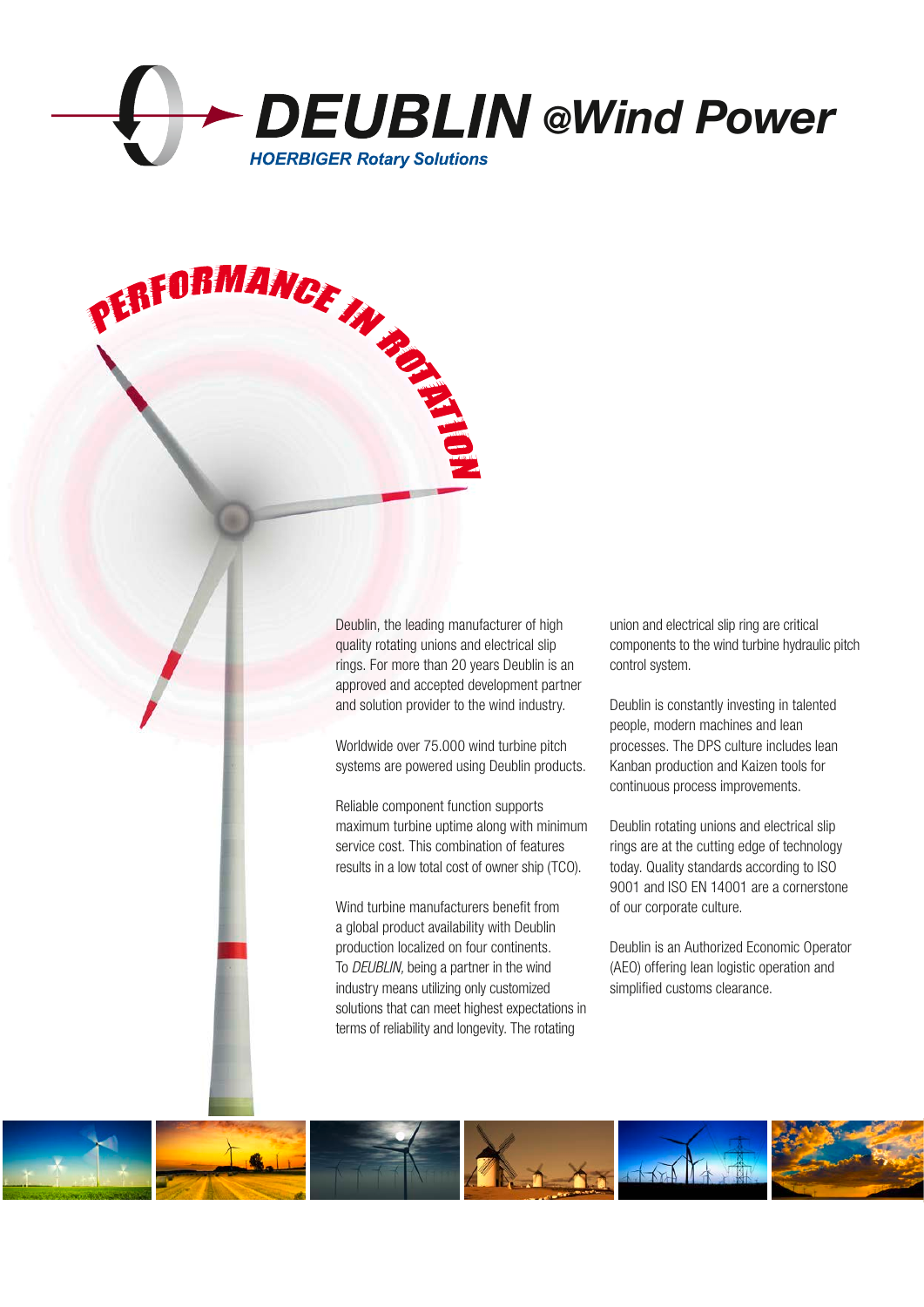

# ELECTRICAL SLIP RING

Deublin's versatile electrical slip ring designs can be easily configured for both power and signal channels and offer multitude connection options. The signal portion of the slip rings are designed for compatibility with Ethernet, Profinet, RS-232, RS-485, RS-422, CAN as well as generic sensing and 24V control signals. Deublin slip rings are designed to ensure the integrity of the electrical signal as it passes through the slip ring. The power connection channels of the slip ring can operate up to 1000 VAC/DC at up to 250 amps continuous.

The slip ring enclosures can be designed to surpass the IEC-60529 IP-66 protection. Deublin slip rings will continue to operate while exposed to mechanical shock and sinusoidal vibration limits of IEC-60721-3-3 class 3M5. Deublin slip rings are designed for high reliability and long life.

Deublin slip rings can be designed to operate in both hot and cold climates. They can also be utilized for auxiliary operations, for example blade heating.



# SLIP RING

## KEY DATA

- › 0-35 rpm
- $\rightarrow$  -40 °C to +70 °C ambient operating temperature
- › High shock resistance
- › Multiple channels for data and power transmission
- › Easy lifting, light weight
- › Customized marking, tracking barcode
- › Customized connectors
- › Full integration with hydraulic rotating union

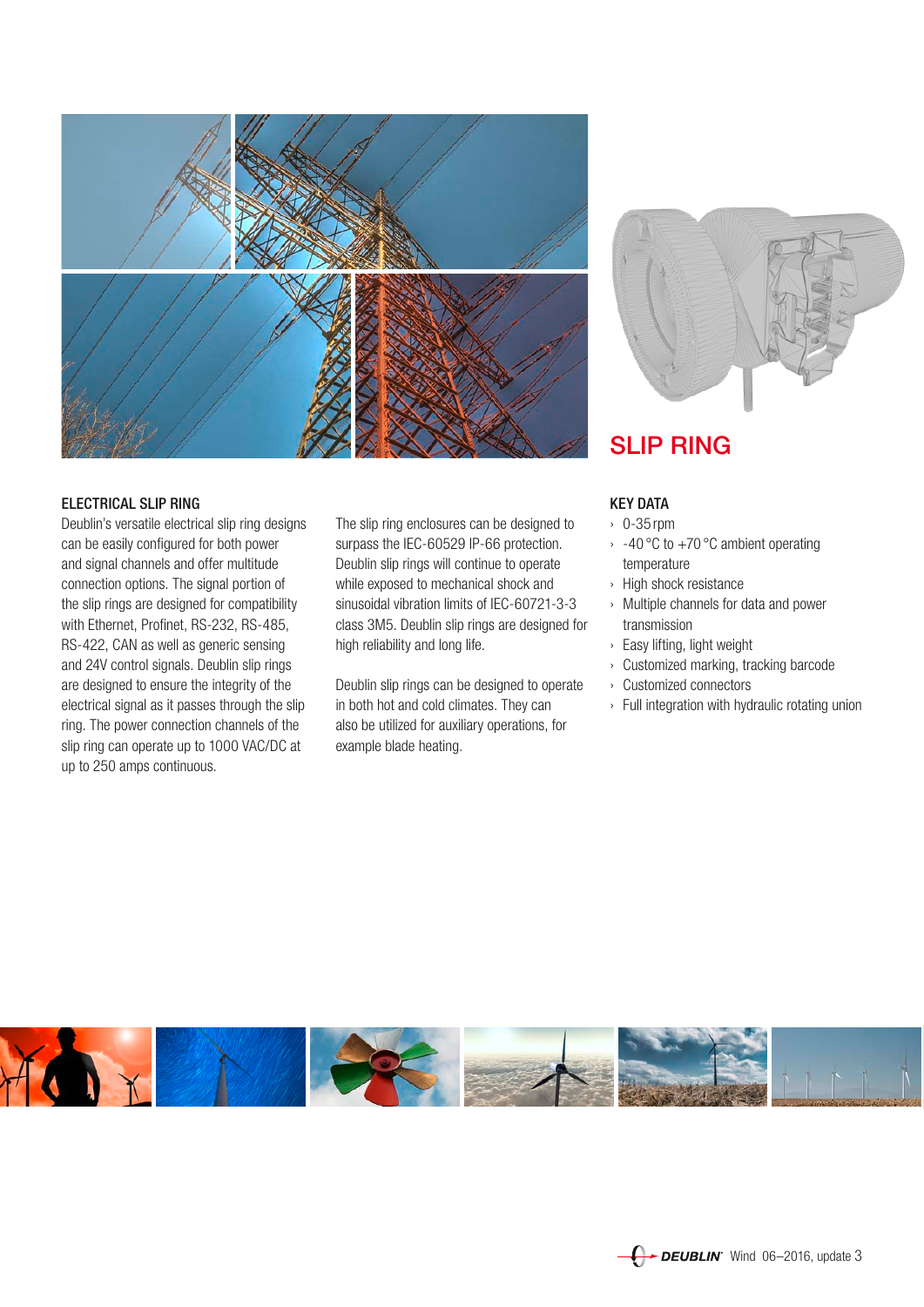

# HYDRAULIC ROTATING UNION

DEUBLIN rotating unions allow reliable fluid flow between stationary and rotating systems. Approved technology combined with global availability makes Deublin preferred supplier for many leading wind turbine manufacturers.

The rotating union is a precision mechanical component performing a critical function to turbine operation. Rotating unions must be designed considering a wide range of media, viscosities, temperatures and pressure ranges as well as fluid velocities, while meeting highest standards of reliability and service life.



# ROTATING UNION

## KEY DATA

- › 0-25 rpm
- › 0-350 bar peak pressure
- $\rightarrow$  -40 °C to +70 °C ambient operating temperature
- › Corrosion classes up to C5M for severe off shore conditions
- › High shock resistance
- › Multiple passages for fluid and cable
- › Easy lifting
- › Customized marking, tracking barcode
- › 25 years design life





## ROTATING UNION SERVICE PROGRAM

Deublin offers a diversified union service program with inspection, maintenance and repair.

This service is available at five service centers located on four continents.

Maintained or repaired unions are returned with a refreshed 12 month warranty. Serviced goods are always analysed for future improvement plans.